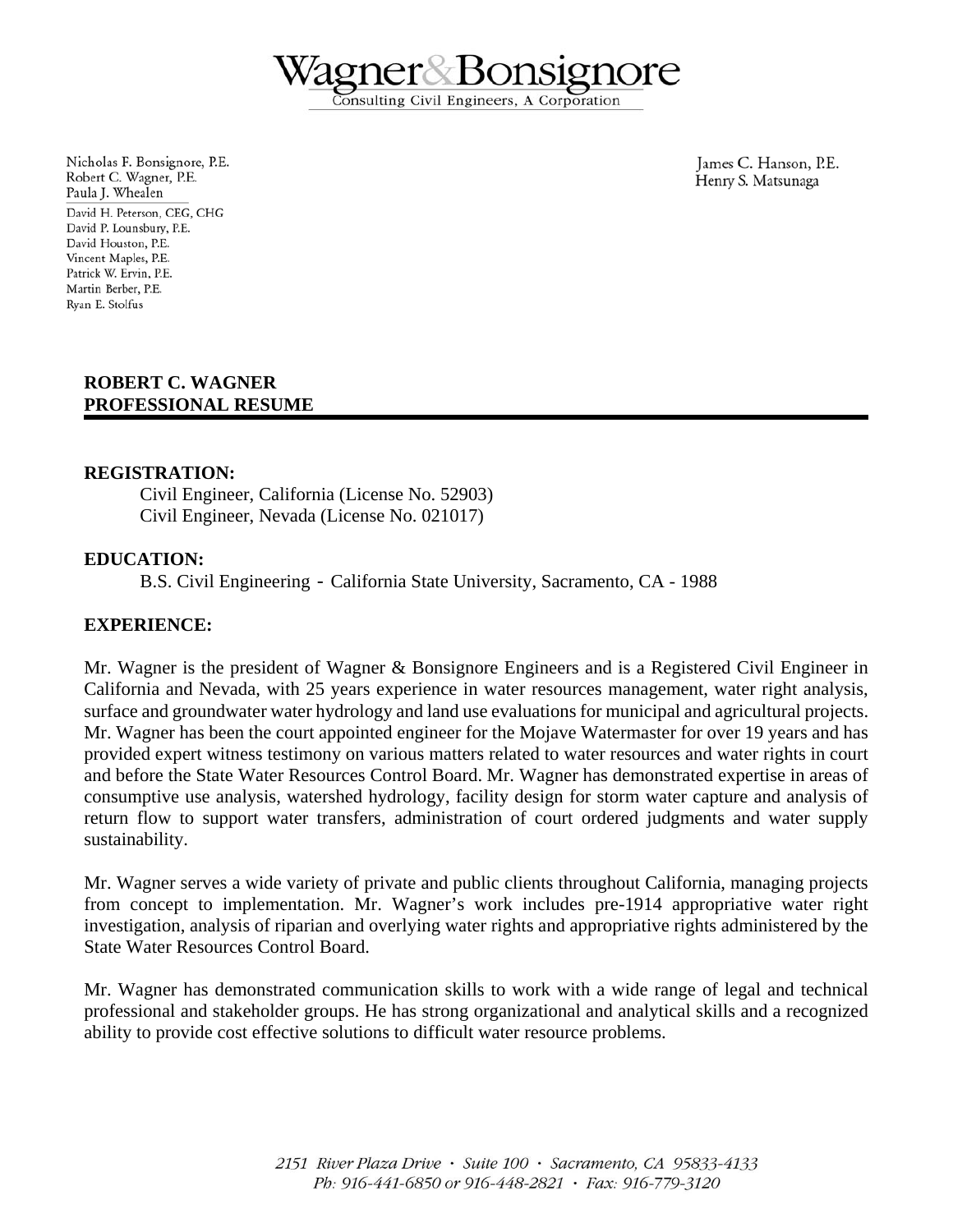# **RECENT EXPERIENCE INCLUDES THE FOLLOWING:**

District Engineer for Reclamation District 341 Sherman Island, Sacramento County

District Engineer for Reclamation District 348 New Hope Tract, San Joaquin County

Provide engineering consulting services on behalf of Antelope Valley East Kern Water Agency in connection with quantification of return flow from water used for irrigation and other uses.

Provide engineering consulting services on behalf of Los Angeles World Airports in connection with quantifying water use from various sources for irrigation.

Provide engineering consulting services on behalf of San Joaquin County in connection with water right applications and water resources management within San Joaquin County.

Provide engineering services for Chino Basin Water Conservation District, San Bernardino County in connection with storm water recharge in Chino Basin.

Watermaster Engineer for Orange County Water District; perform analysis of hydrologic and water quality data for the Santa Ana River Watershed for Water Year 2009-10; distinguish storm flow and base flow at Prado Dam and at Riverside Narrows, preparation of portions of the Watermaster's annual report to the Court.

Provide engineering services for Lake Alpine Water Company / Alpine County in connection with the State Water Resources Control Board water right hearing and hydrology of South Fork Stanislaus River for State Filed Application 5648.

Provide Engineering services for Natomas Mutual Water Company, in connection with the water rights. Evaluation of water rights for 51,000 acres of agricultural operation, water right analysis and water transfers.

Provide engineering services on behalf of City of Sacramento in connection with the Water Resources of the American River.

Provide engineering services on behalf of City of Ukiah in connection with water rights and hydrology of the Russian River, Mendocino County.

Provide engineering services on behalf of Sonoma County Water Agency in connection with development of agricultural reuse project for use of treated wastewater for vineyard irrigation.

Provide engineering services in connection with analysis of water production and hydrologic data for development of water use agreements for over 100 growers in the Dry Creek Valley in Sonoma County.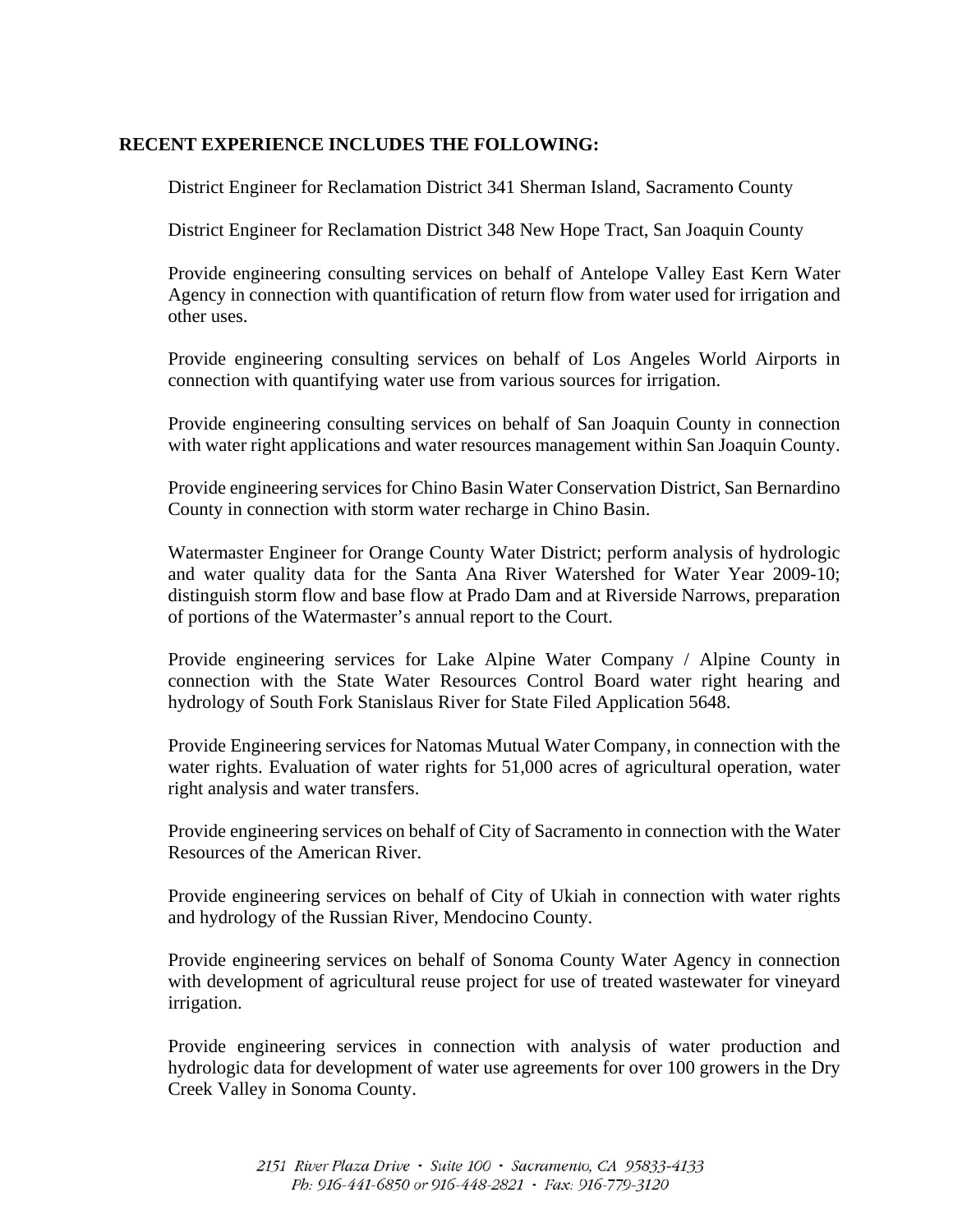Provide engineering services for City of Santa Maria in connection with the hydrologic resources of the Santa Maria Groundwater Basin.

Engineering expert in the matter of Bonadiman v. Evans in San Bernardino Superior Court on behalf of prevailing party Evans. Research and documentation of water development and water right acquisition dating to 1883.

Provide engineering services for The Wildlands Conservancy in connection with water resource matters for extensive land holdings in San Bernardino and Kern Counties.

Provide engineering services for Wells Fargo Bank in connection with the analysis of water rights and water availability on the Kern River.

Watermaster Engineer for the Mojave Basin Area Watermaster in the matter of the Mojave River Adjudication, City of Barstow, et al, vs. City of Adelanto, et al. Collection and analysis of data for preparation of Annual Watermaster Report, including groundwater production and hydrology studies of the Mojave River System and groundwater basin in connection with storm flow base flow separation determination and the analysis of water transfers and land use changes. Preparation of Annual Watermaster report.

Provide engineering services on behalf of the Mojave Water Agency in connection with Mojave Basin Area Adjudication. Coordinate activities for professional and subprofessional staff for collection, analysis and verification of water production records for approximately 7,000 wells in the Mojave River Basin. Participate in meetings of the Joint Engineer-Attorney Drafting Committee formed to negotiate and draft the Stipulated Judgment. Participation in the drafting and ongoing revisions of the Watermaster Rules and Regulations.

Provide engineering services in connection with for the Warren Valley Basin Watermaster, San Bernardino County. Analysis of groundwater production records and basin hydrology for preparation of Annual Watermaster Report.

Provide engineering services in connection with work for East Valley Water District, San Bernardino County, regarding the analysis of surface and subsurface hydrology of the Santa Ana River and the availability of water for the Seven Oaks Dam Project and fully appropriated listing of the Santa Ana River.

Provide engineering services on behalf of Kirkwood Associates before the State Water Resources Control Board in the matter of South Fork American River Hearings, October 1995. Analysis of the South Fork American River and Caples Creek hydrology in connection with same.

Provide engineering services in connection with work for High Desert Water District, San Bernardino County, regarding the analysis of water quality and ground water elevation data for monitoring the potential impacts of ground water extractions from the Ames Valley Basin.